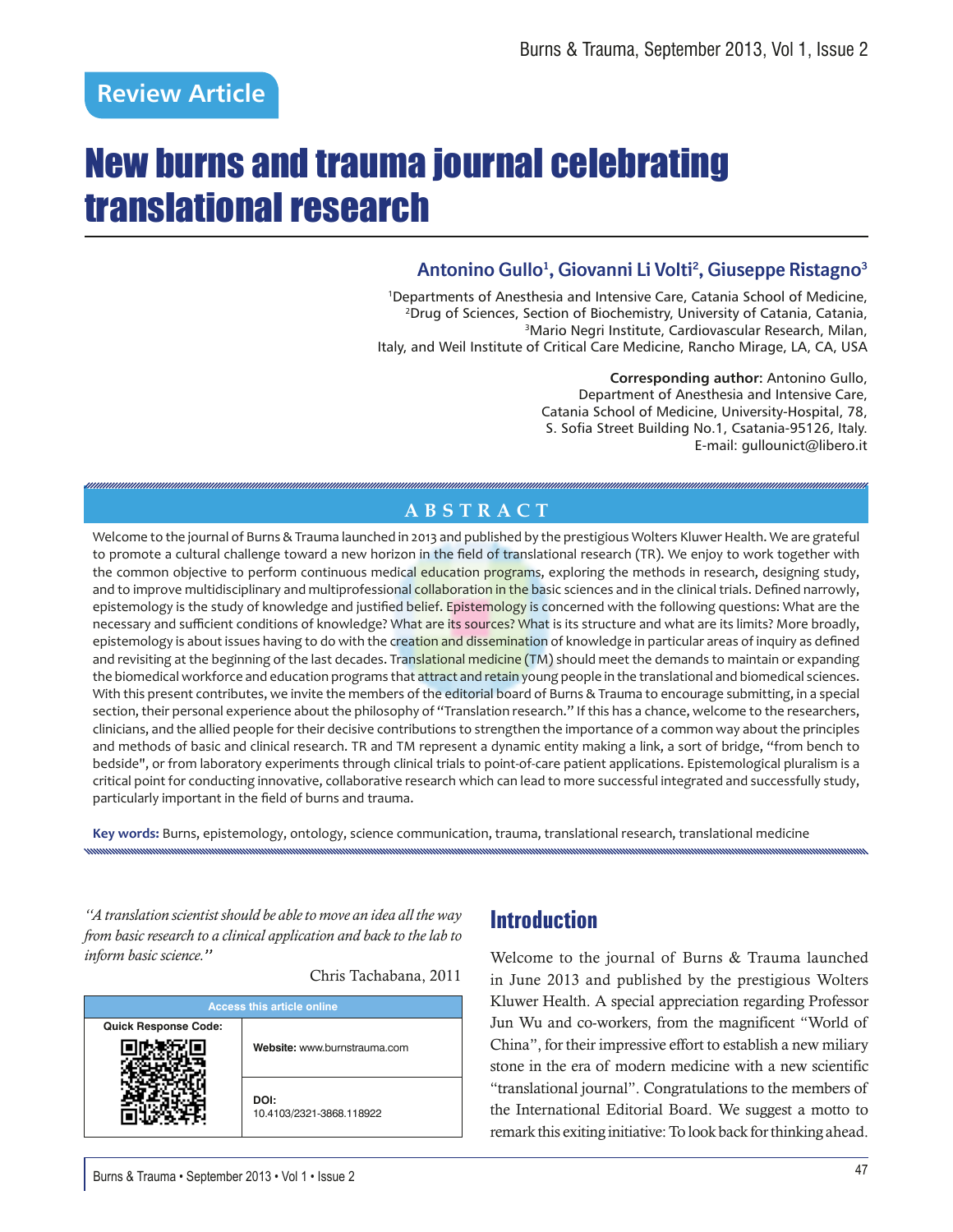We are grateful to everybody: Researchers, international scientists, clinicians, and academicians for their personal and successful contributions to promote a cultural challenge toward a new horizon in the field of translational research (TR). We enjoy to work together with the common objective to perform continuous medical education programs, exploring the methods in research, designing study, and to improve multidisciplinary and multiprofessional collaboration in the basic sciences and in the human trials. We have the common target to implement knowledge for a better understanding of physiological functions, the identification of the multitude of trigger points to realize the mechanisms causing illness and syndromes.

The method of study design and the selection of the patients' enrollment represent the decisive elements to transfer the data and taking into account the multiple variables through the analysis of the process necessary to validate the results, to establish costs-effectiveness of the research, and the decision making for the prevention and the management procedures in the health system. Furthermore, the skills standardization and maximizing the quality of care require a strict reasoning for audit control of the experimental model and the population studies. These elements are the mirror of the translation science where the main factors for interprofessional and transdisciplinary interventions are expressed by the triad: Speedy recovery, good outcome, and the quality of life.

# **Definition of foundations**

The epistemology is a branch of philosophy that studies the nature of knowledge, its presuppositions and foundations, its extent and validity. Carson *et al.*,<sup>[1]</sup> defined this term as the relationship between the researcher and the reality or how this reality can be known. There is *a priori* knowledge, or knowledge that is automatically known apart from experience and a *posteriori* knowledge that is gained from experience.

Epistemology deals with the nature of knowledge instead of the how-to of knowledge. Defined narrowly, epistemology is the study of knowledge and justified belief. Epistemology is concerned with the following questions: What are the necessary and sufficient conditions of knowledge? What are its sources? What is its structure, and what are its limits?

As the study of justified belief, epistemology aims to answer some other questions:

- 1. Is justification internal or external to one's own mind?
- 2. What makes justified beliefs justified?
- 3. How we are to understand the concept of justification?

More broadly, epistemology is about issues having to do with the creation and dissemination of knowledge in particular areas of inquiry as defined and revisiting at the beginning of the last decades. Ontology is the nature of reality;[1] according to the positivist ontology there is a single, external, and objective reality to any research question regardless of research by initially identifying the topic, constructing appropriate questions and hypotheses to adopt a suitable research methodology.[2] They also attempt to remain detached from the participants of the studies by creating distance between themselves and the participants. Especially, this is an important step in remaining emotionally neutral to make clear distinctions between reason and feeling as well as between science and personal experience. Positivists also claim the importance to clearly distinguish between fact and value judgment.

# **Translational research in medicine**

There is growing evidence about the role of TR in the field of medicine for a good medical practice; even though the definitions and meaning of translational science, translational medicine (TM), and clinical medicine need to be further clarified. TR and clinical medicine represent a crowded and complex network comprehensive of scientific and regulatory investigations translating preclinical researches with a specific emphasis on the biomaterials, bioengineering, Nano and biotechnologies, disease-specific biomarkers, cellular and molecular medicine, regeneration medicine, omics science, bioinformatics, applied immunology, molecular imaging, drug discovery and development, regeneration pharmacology and regulation of health policy. It is believed that TR will benefit and improve novel diagnostics/prognostics and therapeutics options for clinical use, postgenomic knowledge and experience as new disciplines that reflect additional levels of complexity. We should clarify the bioethics at the interface and paradigms between technology and society, academy and industries, as well as publics and private models.

TM should meet the demands to maintain or expand the biomedical workforce and education programs that attract and retain young people in the translational and biomedical sciences. It represents a young and promising entity arised between the end of 2nd millennium. Since that: Is the way things became important to remark that the increased number of people have been studied and applied the practice of such topics from 1993, just 2 decades ago.

The definition of TR is less clear than the definitions of basic and clinical research. Medline search indicates that the term TR appeared recently with relatively few references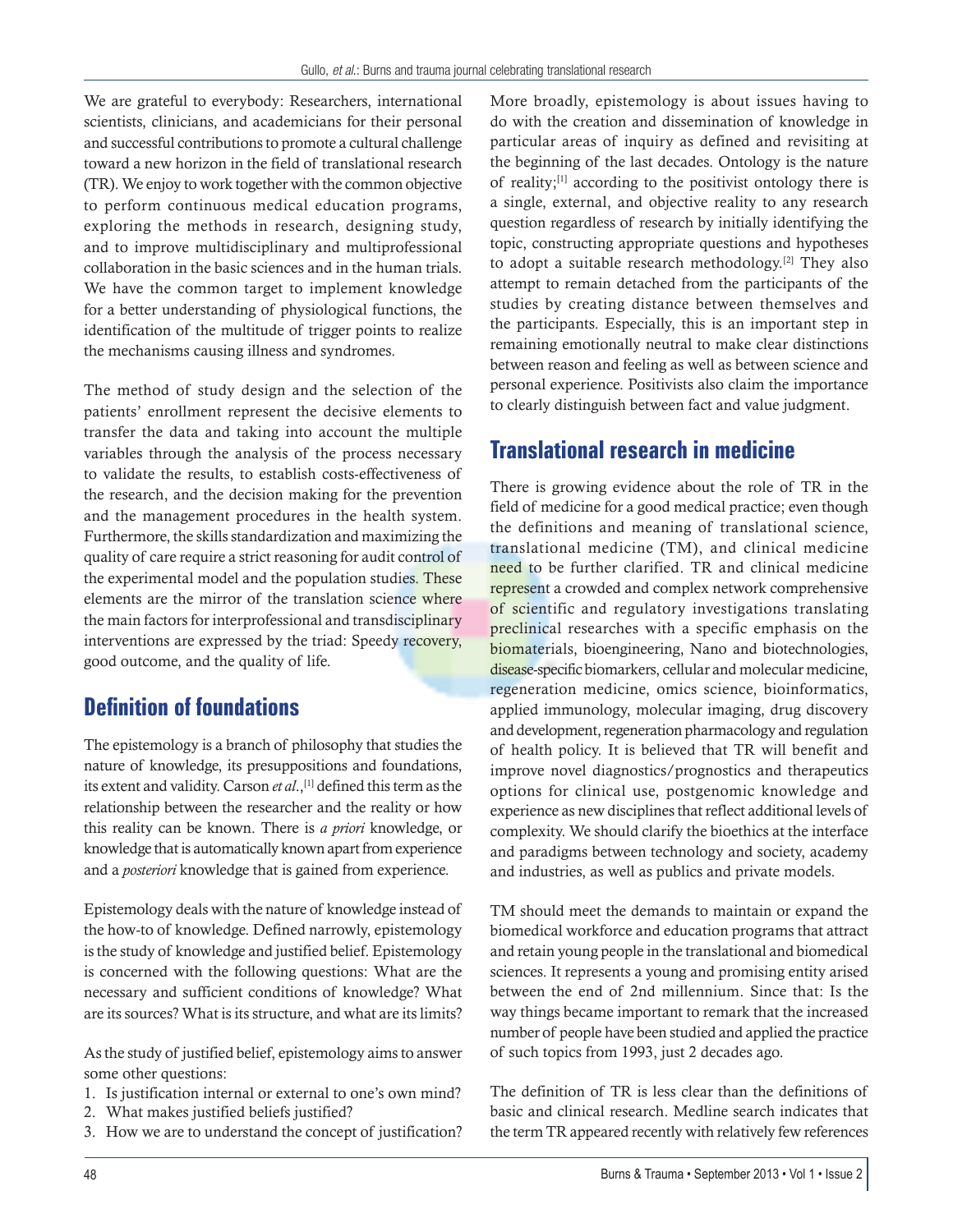about cancer<sup>[3,4]</sup> (e.g., immunology studies spanning basic and clinical research) or work spanning disciplines within a particular type of research (e.g., bench research involving molecular genetics and immunology.[5]

With this present contribution, we invite the members of the editorial board of Burns & Trauma journal to encourage submitting, in a special section, their personal experience about the philosophy of "Translation research". If this has a chance, welcome to the researchers, clinicians, and the allied people for their decisive contributions to strengthen the importance of a common way (researchers and clinicians) about the principles and methods of basic and clinical research. For example, in medicine it is used to "translate" findings in basic research into medical practice and meaningful health outcomes. Applying knowledge from basic science and testing the evidence in the clinical practice represent an impressive and ongoing challenge. The term translation may seem like an automatic part of research and medical practice, but in the real life, it is a major stumbling block in science and in the public health. This is partly due to the compartmentalization within sciences and research training.<sup>[6]</sup>

TM represents a scientific research useful for practical applications that enhance human health and well-being. It is practiced and removed continuously in the field of medical sciences, as a result of environmental change and social requirements. Basic scientists are not generally trained to think of the clinical application of their work; clinicians are often not taught to formulate research studies based on clinical observations; and public health scientists may not have a strong and precise background. These groups may have in common a long partnership and collaboration, but as our knowledge grows and research becomes more complicated, it has mandatory that new ways of approaching health aspects are needed for seamless translation.

With its focus on multidisciplinary collaboration, TR has the potential to promote several goals and offering novel therapies for patients suffering illness, with multiple injuries, end-stage organ failure, or other clinical problems. TR and TM represent a dynamic entity making a link, a sort of bridge, "from bench to bedside," or from laboratory experiments through clinical trials to point-of-care patient applications. TR includes two areas. One is the process of applying discoveries generated during research in the laboratory and in preclinical studies, to the development of studies in humans. The second area concerns research aimed at enhancing the adoption of best practices in the community. Cost-effectiveness on prevention and treatment strategies is also an important part of translational science.[7-9] According to this definition, TR is part of a unidirectional continuum in which research findings are moved from the researcher's bench to the patient's bedside

and in the community.

The first stage of TR (T1) transfers knowledge from basic science to clinical research, while the second stage (T2) transfers findings from studies and clinical trials to practice settings, where the findings may evidence to improve health and outcome.

## **Communications in science and messages from the Ivory Tower**

Communication in science remained for long time an insuperable wall caused by intrinsic difficulty for common people to understand the mysterious world managed by a solitary researcher and scientist. But the more complex and powerful scientific findings and technological achievements got the more skepticism spread among the common people. Researchers and stakeholders tried to face this development by large-scale information and local and national campaigns.

Communication in science expanded world-wide in the Public Understanding of Science and Humanities (PUSH) phase meaning to establish consciousness of scientific research within the community. Since the web system quickly changed the way of information, science communication once more will adapt to new conditions, probably becoming very much more interactive to drive this process. Although, a minority of scientists have knowledge about the principles of science communication and even less than these are certainly up-to-date with communication advances. A large amount of dissemination activities of research findings is still based on a scientist's monologue with detailed explanations nonintelligible to the media; the common people know little to nothing about how scientific advance work; so that in spite of their acquiring knowledge through the different available and medical progress formats, this view is generally biased and often have little in common with reality. Hence, though communication of science to the public strongly increased within the last decades, research still seems to be a mystery.

The term Ivory Tower originates in the Biblical song<sup>[10]</sup> in which Solomon is extolling the beauty of his beloved, and as later used from the 20th century to designate a world or atmosphere, where intellectuals engage in pursuits that are disconnected from the practical concerns of everyday life. An Ivory Tower may also be an entity of "reason, rationality, and rigid structures colonizes the world of lived experience," as explained by Kirsten J. Broadfoot *et al*.,[11,12] when pointed out the importance that scholarly work is founded in dialogue